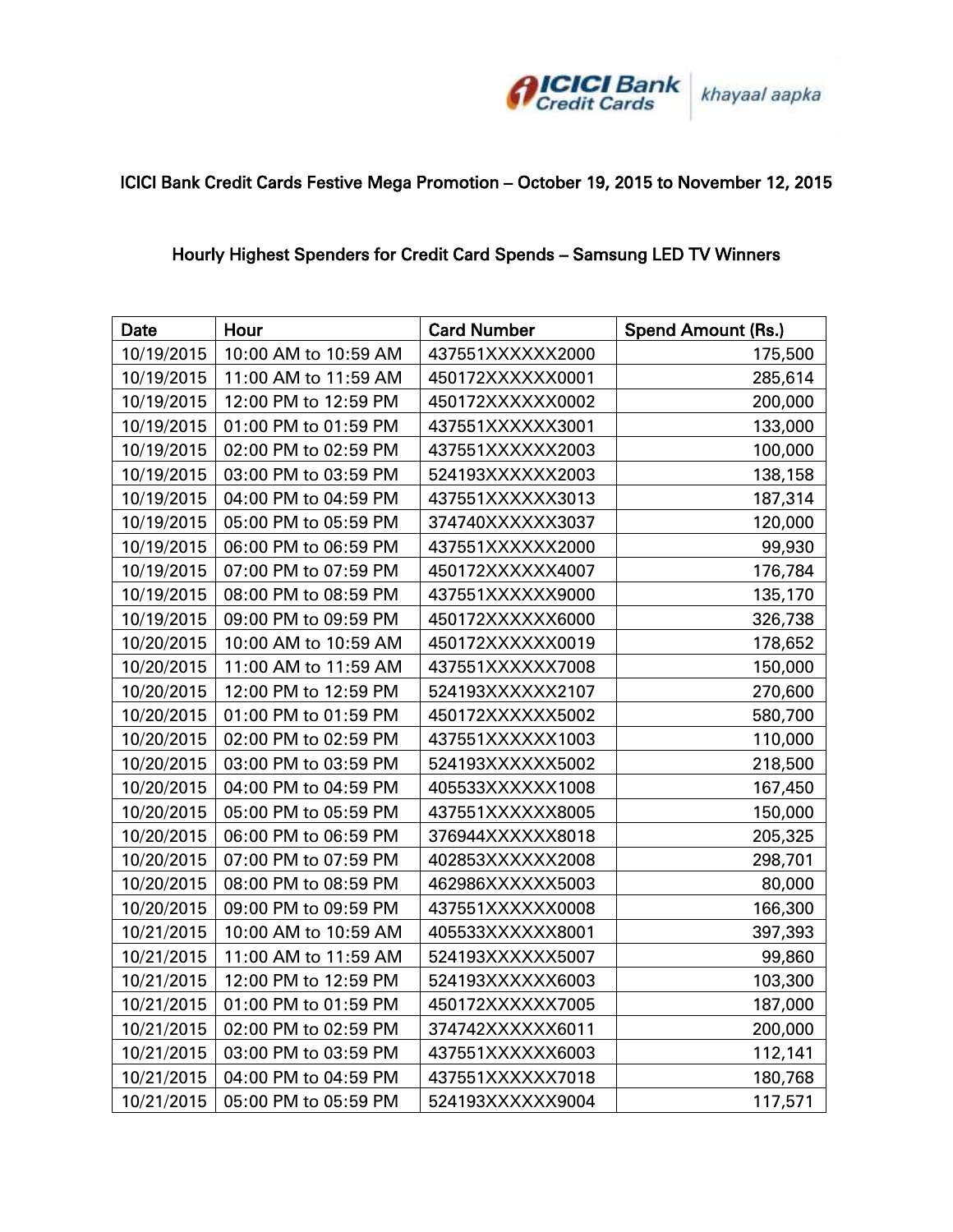

| 10/21/2015 | 06:00 PM to 06:59 PM | 437551XXXXXX7011 | 600,000   |
|------------|----------------------|------------------|-----------|
| 10/21/2015 | 07:00 PM to 07:59 PM | 450172XXXXXX5001 | 226,870   |
| 10/21/2015 | 08:00 PM to 08:59 PM | 523951XXXXXX1009 | 90,000    |
| 10/21/2015 | 09:00 PM to 09:59 PM | 450172XXXXXX5017 | 267,512   |
| 10/22/2015 | 10:00 AM to 10:59 AM | 374741XXXXXX5004 | 93,735    |
| 10/22/2015 | 11:00 AM to 11:59 AM | 524193XXXXXX3007 | 232,984   |
| 10/22/2015 | 12:00 PM to 12:59 PM | 437551XXXXXX3006 | 500,000   |
| 10/22/2015 | 01:00 PM to 01:59 PM | 523951XXXXXX9003 | 310,724   |
| 10/22/2015 | 02:00 PM to 02:59 PM | 405533XXXXXX9007 | 999,000   |
| 10/22/2015 | 03:00 PM to 03:59 PM | 524193XXXXXX1007 | 241,296   |
| 10/22/2015 | 04:00 PM to 04:59 PM | 437551XXXXXX8023 | 283,741   |
| 10/22/2015 | 05:00 PM to 05:59 PM | 437551XXXXXX4005 | 375,000   |
| 10/22/2015 | 06:00 PM to 06:59 PM | 447747XXXXXX8027 | 295,117   |
| 10/22/2015 | 07:00 PM to 07:59 PM | 523951XXXXXX1009 | 352,461   |
| 10/22/2015 | 08:00 PM to 08:59 PM | 437551XXXXXX1005 | 181,554   |
| 10/22/2015 | 09:00 PM to 09:59 PM | 374741XXXXXX8004 | 1,200,000 |
| 10/23/2015 | 10:00 AM to 10:59 AM | 437551XXXXXX7004 | 86,592    |
| 10/23/2015 | 11:00 AM to 11:59 AM | 523951XXXXXX3008 | 240,000   |
| 10/23/2015 | 12:00 PM to 12:59 PM | 405533XXXXXX7006 | 139,098   |
| 10/23/2015 | 01:00 PM to 01:59 PM | 450172XXXXXX7000 | 231,679   |
| 10/23/2015 | 02:00 PM to 02:59 PM | 437551XXXXXX6006 | 125,942   |
| 10/23/2015 | 03:00 PM to 03:59 PM | 450172XXXXXX7007 | 155,450   |
| 10/23/2015 | 04:00 PM to 04:59 PM | 437551XXXXXX6015 | 103,782   |
| 10/23/2015 | 05:00 PM to 05:59 PM | 437551XXXXXX8009 | 500,000   |
| 10/23/2015 | 06:00 PM to 06:59 PM | 437551XXXXXX9013 | 190,979   |
| 10/23/2015 | 07:00 PM to 07:59 PM | 437551XXXXXX2003 | 200,000   |
| 10/23/2015 | 08:00 PM to 08:59 PM | 437551XXXXXX6006 | 193,912   |
| 10/23/2015 | 09:00 PM to 09:59 PM | 437551XXXXXX6009 | 120,000   |
| 10/24/2015 | 10:00 AM to 10:59 AM | 524193XXXXXX0008 | 369,384   |
| 10/24/2015 | 11:00 AM to 11:59 AM | 437551XXXXXX3019 | 70,861    |
| 10/24/2015 | 12:00 PM to 12:59 PM | 437551XXXXXX8004 | 183,111   |
| 10/24/2015 | 01:00 PM to 01:59 PM | 437551XXXXXX3008 | 200,000   |
| 10/24/2015 | 02:00 PM to 02:59 PM | 437551XXXXXX6009 | 290,122   |
| 10/24/2015 | 03:00 PM to 03:59 PM | 437551XXXXXX7004 | 102,285   |
| 10/24/2015 | 04:00 PM to 04:59 PM | 437551XXXXXX0009 | 133,250   |
| 10/24/2015 | 05:00 PM to 05:59 PM | 437551XXXXXX8008 | 127,324   |
| 10/24/2015 | 06:00 PM to 06:59 PM | 405533XXXXXX0006 | 175,000   |
| 10/24/2015 | 07:00 PM to 07:59 PM | 437551XXXXXX7005 | 253,000   |
| 10/24/2015 | 08:00 PM to 08:59 PM | 437551XXXXXX7007 | 77,500    |
| 10/24/2015 | 09:00 PM to 09:59 PM | 524193XXXXXX1007 | 99,999    |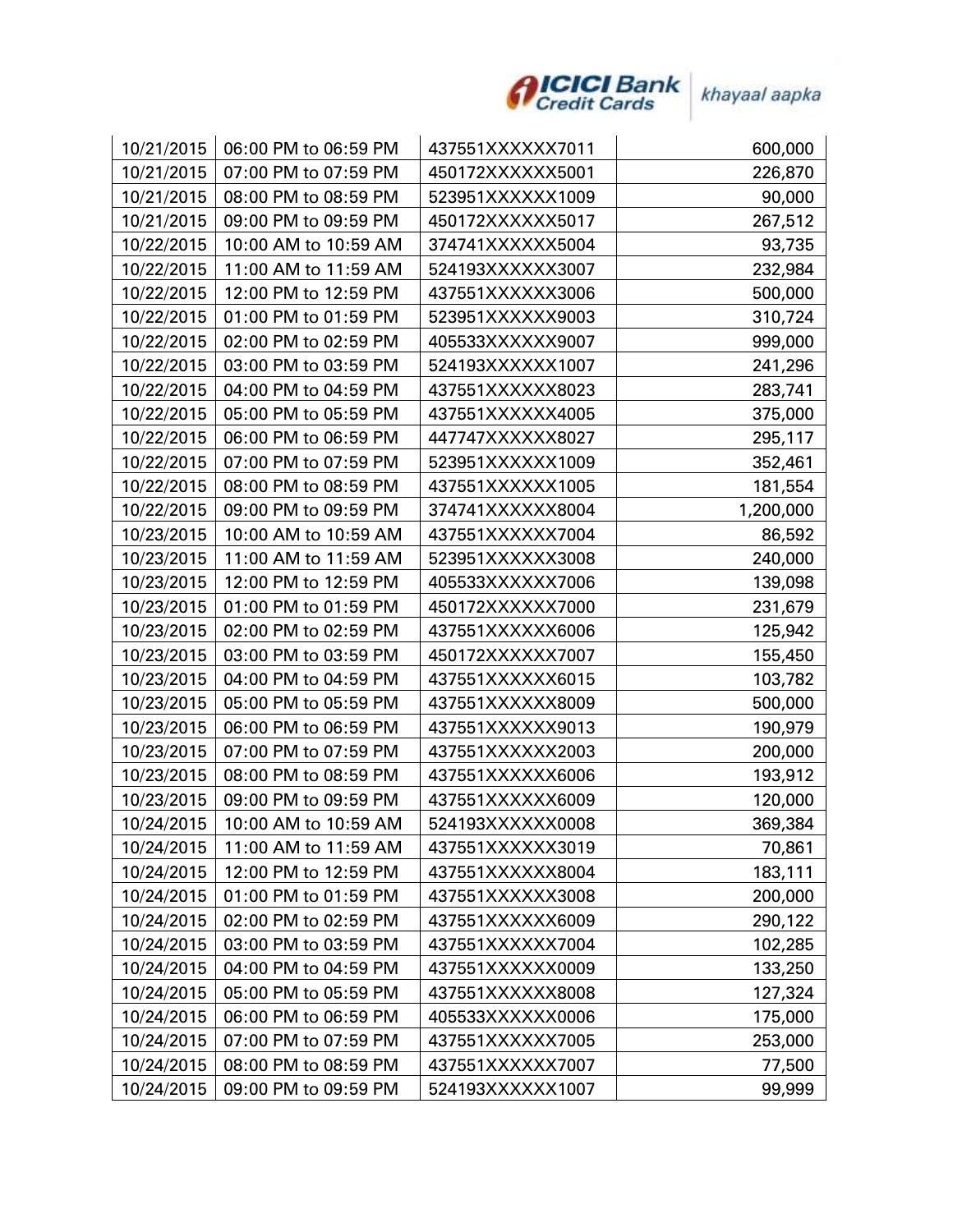

| 10/25/2015 | 10:00 AM to 10:59 AM | 462986XXXXXX8005 | 215,006   |
|------------|----------------------|------------------|-----------|
| 10/25/2015 | 11:00 AM to 11:59 AM | 524193XXXXXX5000 | 555,000   |
| 10/25/2015 | 12:00 PM to 12:59 PM | 374741XXXXXX4009 | 420,000   |
| 10/25/2015 | 01:00 PM to 01:59 PM | 405533XXXXXX5003 | 380,000   |
| 10/25/2015 | 02:00 PM to 02:59 PM | 450172XXXXXX2009 | 251,000   |
| 10/25/2015 | 03:00 PM to 03:59 PM | 374742XXXXXX0003 | 150,000   |
| 10/25/2015 | 04:00 PM to 04:59 PM | 524193XXXXXX5000 | 500,000   |
| 10/25/2015 | 05:00 PM to 05:59 PM | 437551XXXXXX1007 | 175,000   |
| 10/25/2015 | 06:00 PM to 06:59 PM | 437551XXXXXX7008 | 300,000   |
| 10/25/2015 | 07:00 PM to 07:59 PM | 437551XXXXXX4015 | 152,668   |
| 10/25/2015 | 08:00 PM to 08:59 PM | 450172XXXXXX1005 | 100,000   |
| 10/25/2015 | 09:00 PM to 09:59 PM | 374742XXXXXX4002 | 168,000   |
| 10/26/2015 | 10:00 AM to 10:59 AM | 405533XXXXXX6010 | 260,400   |
| 10/26/2015 | 11:00 AM to 11:59 AM | 437551XXXXXX0004 | 107,088   |
| 10/26/2015 | 12:00 PM to 12:59 PM | 437551XXXXXX0008 | 200,000   |
| 10/26/2015 | 01:00 PM to 01:59 PM | 374742XXXXXX5005 | 150,482   |
| 10/26/2015 | 02:00 PM to 02:59 PM | 374742XXXXXX0002 | 177,748   |
| 10/26/2015 | 03:00 PM to 03:59 PM | 437551XXXXXX6022 | 130,000   |
| 10/26/2015 | 04:00 PM to 04:59 PM | 374741XXXXXX4007 | 999,000   |
| 10/26/2015 | 05:00 PM to 05:59 PM | 450172XXXXXX2012 | 236,000   |
| 10/26/2015 | 06:00 PM to 06:59 PM | 405533XXXXXX0000 | 140,000   |
| 10/26/2015 | 07:00 PM to 07:59 PM | 374742XXXXXX0010 | 283,978   |
| 10/26/2015 | 08:00 PM to 08:59 PM | 437551XXXXXX5005 | 159,026   |
| 10/26/2015 | 09:00 PM to 09:59 PM | 450172XXXXXX2007 | 100,000   |
| 10/27/2015 | 10:00 AM to 10:59 AM | 374740XXXXXX0025 | 1,515,000 |
| 10/27/2015 | 11:00 AM to 11:59 AM | 437551XXXXXX9003 | 141,798   |
| 10/27/2015 | 12:00 PM to 12:59 PM | 437551XXXXXX4019 | 238,230   |
| 10/27/2015 | 01:00 PM to 01:59 PM | 524193XXXXXX7004 | 150,000   |
| 10/27/2015 | 02:00 PM to 02:59 PM | 450172XXXXXX8004 | 405,000   |
| 10/27/2015 | 03:00 PM to 03:59 PM | 374741XXXXXX0007 | 200,000   |
| 10/27/2015 | 04:00 PM to 04:59 PM | 437551XXXXXX6008 | 80,000    |
| 10/27/2015 | 05:00 PM to 05:59 PM | 437551XXXXXX0013 | 158,000   |
| 10/27/2015 | 06:00 PM to 06:59 PM | 437551XXXXXX5004 | 150,000   |
| 10/27/2015 | 07:00 PM to 07:59 PM | 437551XXXXXX9007 | 100,000   |
| 10/27/2015 | 08:00 PM to 08:59 PM | 474846XXXXXX4003 | 116,280   |
| 10/27/2015 | 09:00 PM to 09:59 PM | 524193XXXXXX9007 | 100,000   |
| 10/28/2015 | 10:00 AM to 10:59 AM | 437551XXXXXX6006 | 100,000   |
| 10/28/2015 | 11:00 AM to 11:59 AM | 437551XXXXXX8094 | 100,046   |
| 10/28/2015 | 12:00 PM to 12:59 PM | 437551XXXXXX8004 | 109,169   |
| 10/28/2015 | 01:00 PM to 01:59 PM | 437551XXXXXX3028 | 92,110    |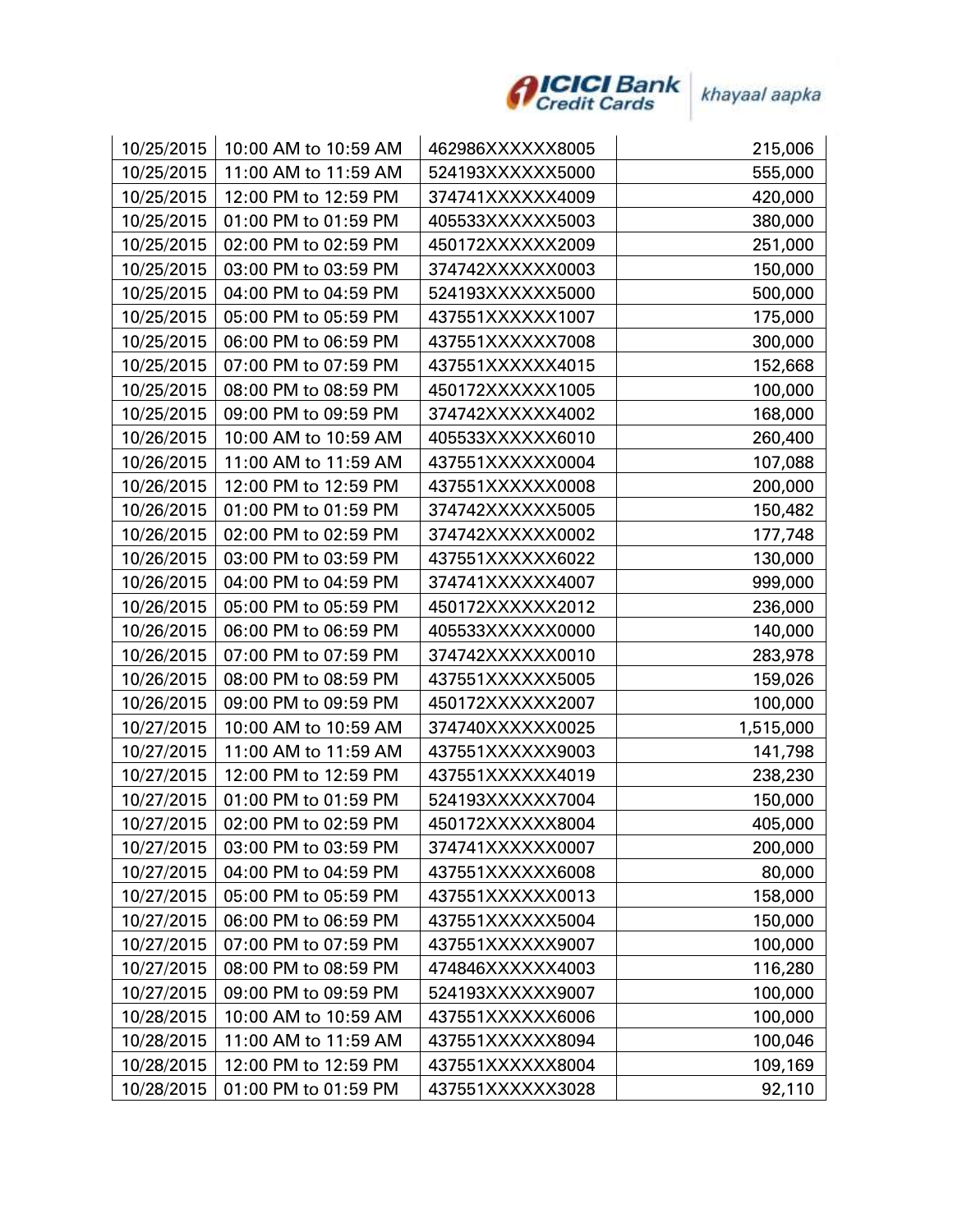

| 10/28/2015 | 02:00 PM to 02:59 PM | 374741XXXXXX5004 | 126,398 |
|------------|----------------------|------------------|---------|
| 10/28/2015 | 03:00 PM to 03:59 PM | 437551XXXXXX6005 | 425,000 |
| 10/28/2015 | 04:00 PM to 04:59 PM | 524193XXXXXX8004 | 508,550 |
| 10/28/2015 | 05:00 PM to 05:59 PM | 437551XXXXXX5008 | 182,000 |
| 10/28/2015 | 06:00 PM to 06:59 PM | 437551XXXXXX0007 | 145,345 |
| 10/28/2015 | 07:00 PM to 07:59 PM | 374742XXXXXX3013 | 300,000 |
| 10/28/2015 | 08:00 PM to 08:59 PM | 437551XXXXXX0009 | 164,138 |
| 10/28/2015 | 09:00 PM to 09:59 PM | 437551XXXXXX1003 | 175,000 |
| 10/29/2015 | 10:00 AM to 10:59 AM | 376944XXXXXX1000 | 220,534 |
| 10/29/2015 | 11:00 AM to 11:59 AM | 405533XXXXXX2106 | 300,000 |
| 10/29/2015 | 12:00 PM to 12:59 PM | 450172XXXXXX4006 | 95,274  |
| 10/29/2015 | 01:00 PM to 01:59 PM | 450172XXXXXX8009 | 300,000 |
| 10/29/2015 | 02:00 PM to 02:59 PM | 437551XXXXXX2002 | 66,499  |
| 10/29/2015 | 03:00 PM to 03:59 PM | 374740XXXXXX7108 | 104,983 |
| 10/29/2015 | 04:00 PM to 04:59 PM | 376944XXXXXX7004 | 179,600 |
| 10/29/2015 | 05:00 PM to 05:59 PM | 437551XXXXXX3006 | 209,890 |
| 10/29/2015 | 06:00 PM to 06:59 PM | 437551XXXXXX6008 | 150,000 |
| 10/29/2015 | 07:00 PM to 07:59 PM | 437551XXXXXX6005 | 460,000 |
| 10/29/2015 | 08:00 PM to 08:59 PM | 524193XXXXXX5016 | 127,000 |
| 10/29/2015 | 09:00 PM to 09:59 PM | 524193XXXXXX0000 | 115,000 |
| 10/30/2015 | 10:00 AM to 10:59 AM | 437551XXXXXX4007 | 211,649 |
| 10/30/2015 | 11:00 AM to 11:59 AM | 450172XXXXXX1003 | 172,686 |
| 10/30/2015 | 12:00 PM to 12:59 PM | 524193XXXXXX7004 | 385,000 |
| 10/30/2015 | 01:00 PM to 01:59 PM | 450172XXXXXX5008 | 152,088 |
| 10/30/2015 | 02:00 PM to 02:59 PM | 437551XXXXXX3015 | 240,000 |
| 10/30/2015 | 03:00 PM to 03:59 PM | 374740XXXXXX7003 | 444,570 |
| 10/30/2015 | 04:00 PM to 04:59 PM | 450172XXXXXX7003 | 111,480 |
| 10/30/2015 | 05:00 PM to 05:59 PM | 374740XXXXXX1004 | 194,673 |
| 10/30/2015 | 06:00 PM to 06:59 PM | 437551XXXXXX5004 | 184,798 |
| 10/30/2015 | 07:00 PM to 07:59 PM | 552418XXXXXX8007 | 274,942 |
| 10/30/2015 | 08:00 PM to 08:59 PM | 437551XXXXXX8003 | 109,630 |
| 10/30/2015 | 09:00 PM to 09:59 PM | 462986XXXXXX9005 | 111,500 |
| 10/31/2015 | 10:00 AM to 10:59 AM | 374742XXXXXX9019 | 888,226 |
| 10/31/2015 | 11:00 AM to 11:59 AM | 437551XXXXXX6001 | 211,908 |
| 10/31/2015 | 12:00 PM to 12:59 PM | 524193XXXXXX0007 | 750,000 |
| 10/31/2015 | 01:00 PM to 01:59 PM | 437551XXXXXX2009 | 124,000 |
| 10/31/2015 | 02:00 PM to 02:59 PM | 437551XXXXXX9000 | 500,000 |
| 10/31/2015 | 03:00 PM to 03:59 PM | 524193XXXXXX7003 | 300,000 |
| 10/31/2015 | 04:00 PM to 04:59 PM | 437551XXXXXX4015 | 150,000 |
| 10/31/2015 | 05:00 PM to 05:59 PM | 437551XXXXXX4012 | 259,826 |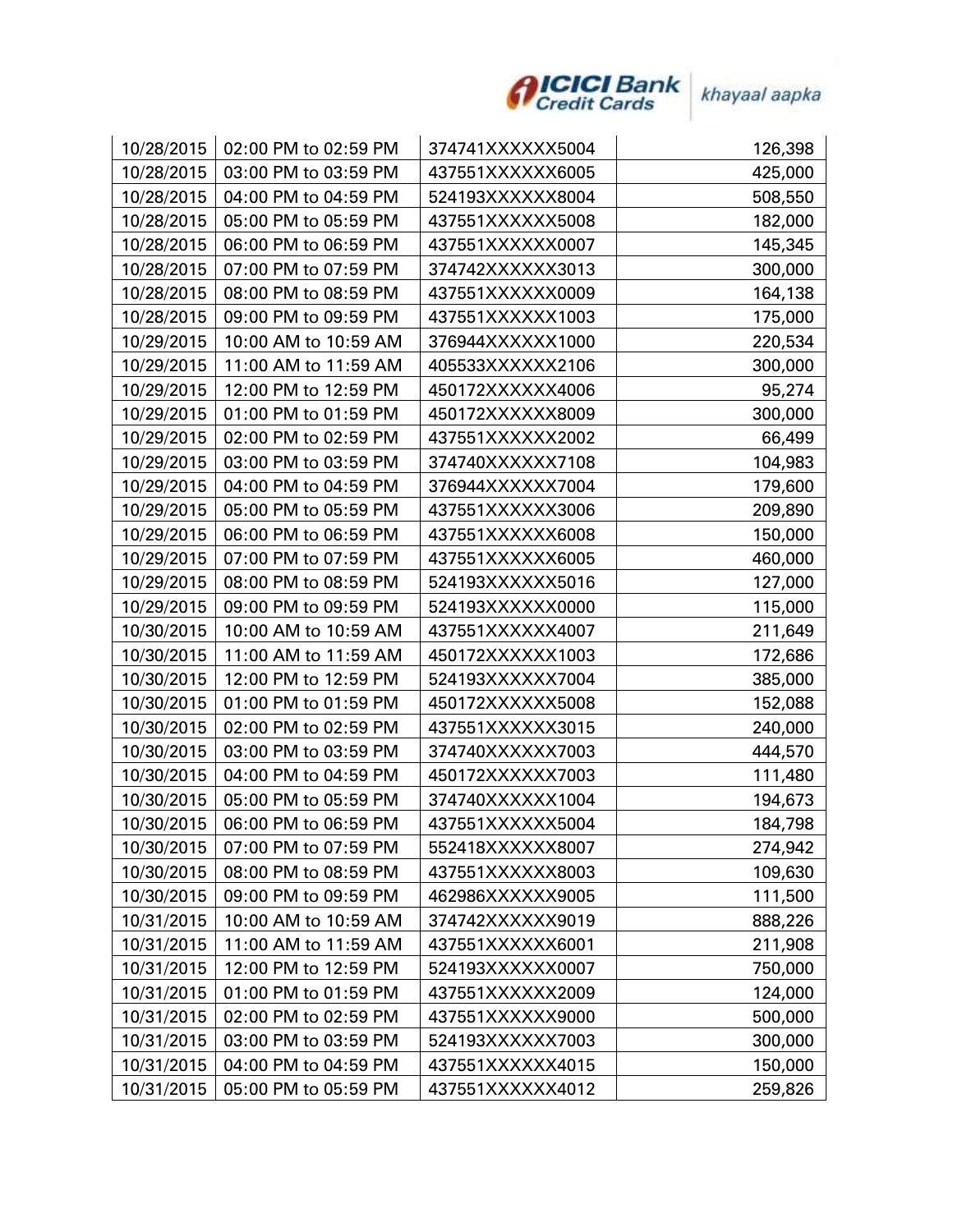

| 10/31/2015 | 06:00 PM to 06:59 PM | 405533XXXXXX0009 | 200,000 |
|------------|----------------------|------------------|---------|
| 10/31/2015 | 07:00 PM to 07:59 PM | 450172XXXXXX3002 | 180,000 |
| 10/31/2015 | 08:00 PM to 08:59 PM | 437551XXXXXX8001 | 99,000  |
| 10/31/2015 | 09:00 PM to 09:59 PM | 450172XXXXXX0000 | 427,000 |
| 11/1/2015  | 10:00 AM to 10:59 AM | 437551XXXXXX6006 | 69,416  |
| 11/1/2015  | 11:00 AM to 11:59 AM | 437551XXXXXX0007 | 151,485 |
| 11/1/2015  | 12:00 PM to 12:59 PM | 524193XXXXXX3009 | 191,137 |
| 11/1/2015  | 01:00 PM to 01:59 PM | 437551XXXXXX0000 | 129,134 |
| 11/1/2015  | 02:00 PM to 02:59 PM | 437551XXXXXX1009 | 216,200 |
| 11/1/2015  | 03:00 PM to 03:59 PM | 524193XXXXXX7003 | 150,000 |
| 11/1/2015  | 04:00 PM to 04:59 PM | 437551XXXXXX1005 | 133,727 |
| 11/1/2015  | 05:00 PM to 05:59 PM | 450172XXXXXX7005 | 310,064 |
| 11/1/2015  | 06:00 PM to 06:59 PM | 437551XXXXXX0017 | 200,000 |
| 11/1/2015  | 07:00 PM to 07:59 PM | 523951XXXXXX1005 | 390,000 |
| 11/1/2015  | 08:00 PM to 08:59 PM | 524193XXXXXX9010 | 196,053 |
| 11/1/2015  | 09:00 PM to 09:59 PM | 437551XXXXXX7000 | 150,000 |
| 11/2/2015  | 10:00 AM to 10:59 AM | 374742XXXXXX1023 | 295,899 |
| 11/2/2015  | 11:00 AM to 11:59 AM | 450172XXXXXX6000 | 148,864 |
| 11/2/2015  | 12:00 PM to 12:59 PM | 523951XXXXXX3006 | 200,000 |
| 11/2/2015  | 01:00 PM to 01:59 PM | 524193XXXXXX3004 | 143,042 |
| 11/2/2015  | 02:00 PM to 02:59 PM | 437551XXXXXX5003 | 145,677 |
| 11/2/2015  | 03:00 PM to 03:59 PM | 437551XXXXXX8034 | 108,105 |
| 11/2/2015  | 04:00 PM to 04:59 PM | 524193XXXXXX8007 | 103,000 |
| 11/2/2015  | 05:00 PM to 05:59 PM | 437551XXXXXX6002 | 137,000 |
| 11/2/2015  | 06:00 PM to 06:59 PM | 450172XXXXXX1000 | 600,000 |
| 11/2/2015  | 07:00 PM to 07:59 PM | 450172XXXXXX3000 | 136,435 |
| 11/2/2015  | 08:00 PM to 08:59 PM | 450172XXXXXX6000 | 200,000 |
| 11/2/2015  | 09:00 PM to 09:59 PM | 437551XXXXXX3003 | 159,688 |
| 11/3/2015  | 10:00 AM to 10:59 AM | 450172XXXXXX4016 | 98,089  |
| 11/3/2015  | 11:00 AM to 11:59 AM | 405533XXXXXX6003 | 511,000 |
| 11/3/2015  | 12:00 PM to 12:59 PM | 437551XXXXXX4000 | 149,012 |
| 11/3/2015  | 01:00 PM to 01:59 PM | 462986XXXXXX6000 | 500,000 |
| 11/3/2015  | 02:00 PM to 02:59 PM | 437551XXXXXX4009 | 101,116 |
| 11/3/2015  | 03:00 PM to 03:59 PM | 450172XXXXXX8005 | 345,000 |
| 11/3/2015  | 04:00 PM to 04:59 PM | 437551XXXXXX6000 | 169,860 |
| 11/3/2015  | 05:00 PM to 05:59 PM | 437551XXXXXX2017 | 96,000  |
| 11/3/2015  | 06:00 PM to 06:59 PM | 374741XXXXXX0005 | 468,635 |
| 11/3/2015  | 07:00 PM to 07:59 PM | 450172XXXXXX7006 | 266,221 |
| 11/3/2015  | 08:00 PM to 08:59 PM | 437551XXXXXX4007 | 101,774 |
| 11/3/2015  | 09:00 PM to 09:59 PM | 523951XXXXXX1001 | 150,000 |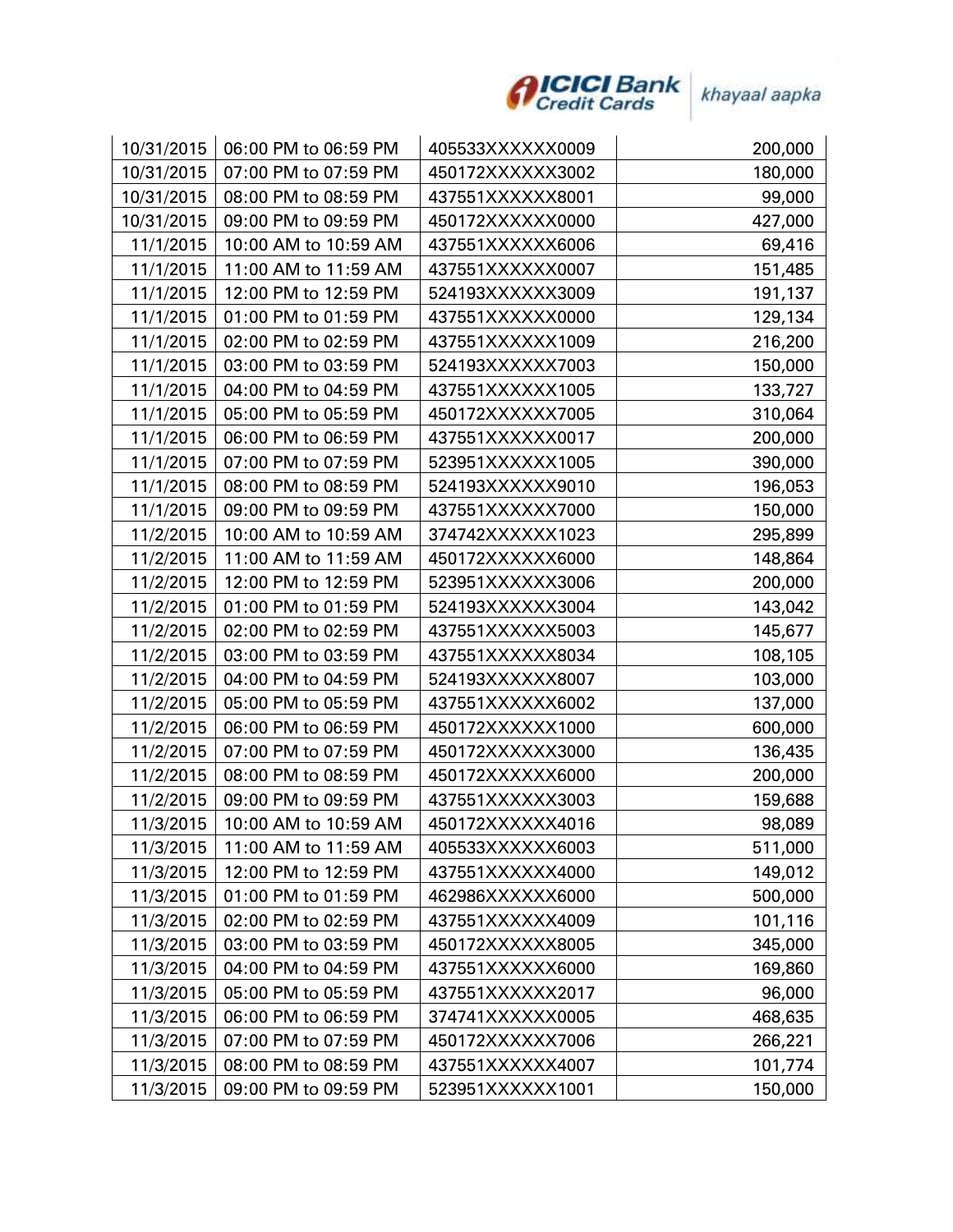

| 11/4/2015 | 10:00 AM to 10:59 AM | 405533XXXXXX7008 | 161,648   |
|-----------|----------------------|------------------|-----------|
| 11/4/2015 | 11:00 AM to 11:59 AM | 437551XXXXXX9006 | 300,000   |
| 11/4/2015 | 12:00 PM to 12:59 PM | 374742XXXXXX1006 | 278,910   |
| 11/4/2015 | 01:00 PM to 01:59 PM | 374740XXXXXX1007 | 143,615   |
| 11/4/2015 | 02:00 PM to 02:59 PM | 437551XXXXXX2006 | 239,000   |
| 11/4/2015 | 03:00 PM to 03:59 PM | 374742XXXXXX5104 | 200,000   |
| 11/4/2015 | 04:00 PM to 04:59 PM | 374741XXXXXX4007 | 452,581   |
| 11/4/2015 | 05:00 PM to 05:59 PM | 374742XXXXXX9005 | 137,454   |
| 11/4/2015 | 06:00 PM to 06:59 PM | 437551XXXXXX4003 | 258,548   |
| 11/4/2015 | 07:00 PM to 07:59 PM | 462986XXXXXX4105 | 117,000   |
| 11/4/2015 | 08:00 PM to 08:59 PM | 437551XXXXXX1000 | 243,097   |
| 11/4/2015 | 09:00 PM to 09:59 PM | 437551XXXXXX6008 | 100,000   |
| 11/5/2015 | 10:00 AM to 10:59 AM | 374742XXXXXX1024 | 800,000   |
| 11/5/2015 | 11:00 AM to 11:59 AM | 523951XXXXXX2004 | 104,835   |
| 11/5/2015 | 12:00 PM to 12:59 PM | 462986XXXXXX8006 | 390,000   |
| 11/5/2015 | 01:00 PM to 01:59 PM | 405533XXXXXX7001 | 2,415,503 |
| 11/5/2015 | 02:00 PM to 02:59 PM | 450172XXXXXX8001 | 161,168   |
| 11/5/2015 | 03:00 PM to 03:59 PM | 524193XXXXXX9006 | 142,029   |
| 11/5/2015 | 04:00 PM to 04:59 PM | 437551XXXXXX3007 | 200,000   |
| 11/5/2015 | 05:00 PM to 05:59 PM | 437551XXXXXX7008 | 259,500   |
| 11/5/2015 | 06:00 PM to 06:59 PM | 374740XXXXXX6006 | 294,780   |
| 11/5/2015 | 07:00 PM to 07:59 PM | 523951XXXXXX0002 | 110,000   |
| 11/5/2015 | 08:00 PM to 08:59 PM | 462986XXXXXX3004 | 350,140   |
| 11/5/2015 | 09:00 PM to 09:59 PM | 523951XXXXXX9000 | 96,210    |
| 11/6/2015 | 10:00 AM to 10:59 AM | 437551XXXXXX1011 | 223,740   |
| 11/6/2015 | 11:00 AM to 11:59 AM | 450172XXXXXX4016 | 440,000   |
| 11/6/2015 | 12:00 PM to 12:59 PM | 374742XXXXXX2028 | 79,148    |
| 11/6/2015 | 01:00 PM to 01:59 PM | 450172XXXXXX3006 | 214,500   |
| 11/6/2015 | 02:00 PM to 02:59 PM | 524193XXXXXX3010 | 264,630   |
| 11/6/2015 | 03:00 PM to 03:59 PM | 437551XXXXXX1003 | 145,309   |
| 11/6/2015 | 04:00 PM to 04:59 PM | 437551XXXXXX7000 | 140,000   |
| 11/6/2015 | 05:00 PM to 05:59 PM | 437551XXXXXX6019 | 497,000   |
| 11/6/2015 | 06:00 PM to 06:59 PM | 374741XXXXXX8004 | 305,250   |
| 11/6/2015 | 07:00 PM to 07:59 PM | 437551XXXXXX2000 | 263,600   |
| 11/6/2015 | 08:00 PM to 08:59 PM | 523951XXXXXX0105 | 177,000   |
| 11/6/2015 | 09:00 PM to 09:59 PM | 405533XXXXXX9001 | 1,005,000 |
| 11/7/2015 | 10:00 AM to 10:59 AM | 437551XXXXXX8006 | 287,000   |
| 11/7/2015 | 11:00 AM to 11:59 AM | 437551XXXXXX2000 | 415,473   |
| 11/7/2015 | 12:00 PM to 12:59 PM | 437551XXXXXX9000 | 150,000   |
| 11/7/2015 | 01:00 PM to 01:59 PM | 437551XXXXXX3002 | 314,085   |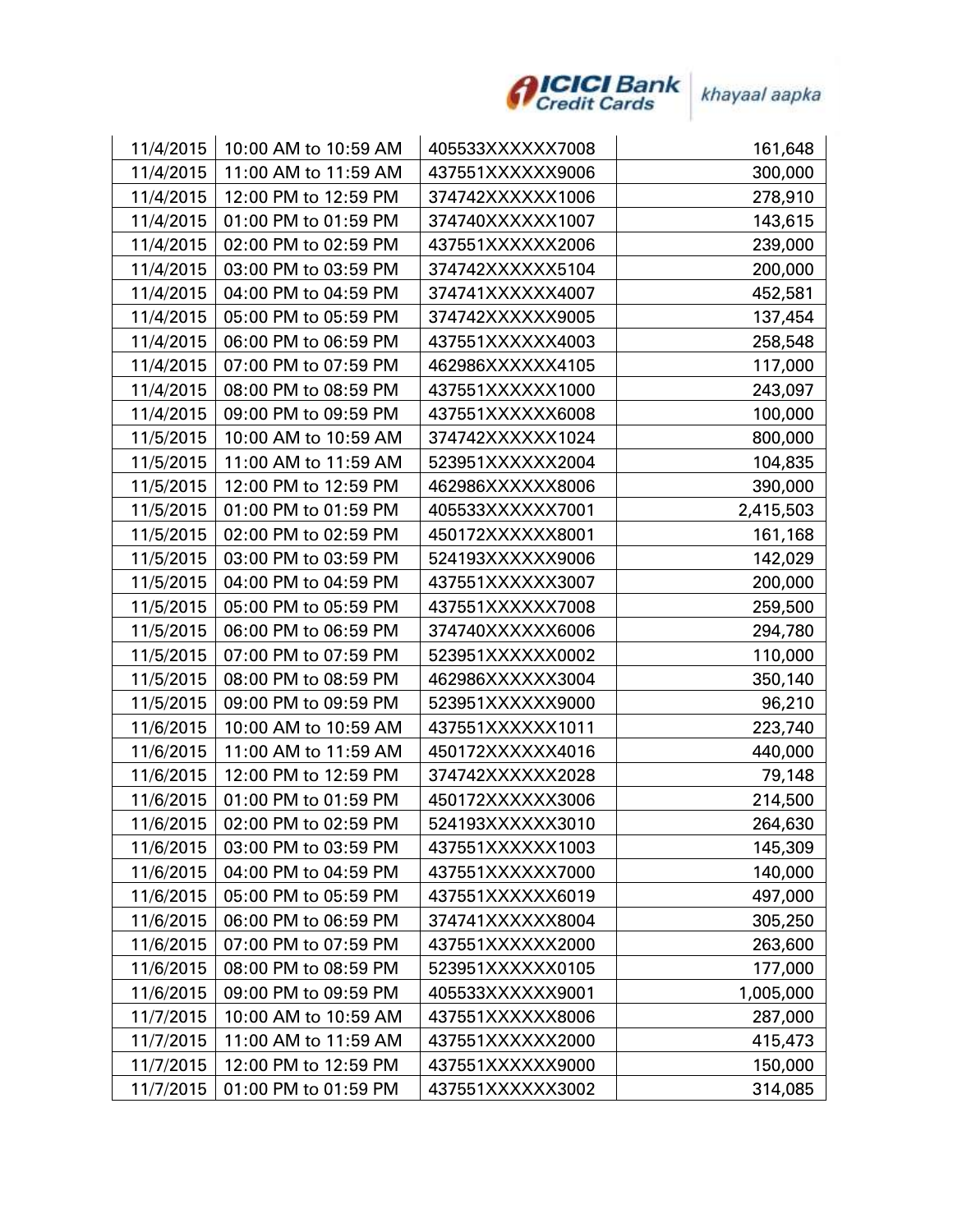

| 11/7/2015  | 02:00 PM to 02:59 PM | 374740XXXXXX0001 | 227,000 |
|------------|----------------------|------------------|---------|
| 11/7/2015  | 03:00 PM to 03:59 PM | 374741XXXXXX7002 | 212,289 |
| 11/7/2015  | 04:00 PM to 04:59 PM | 437551XXXXXX7000 | 183,977 |
| 11/7/2015  | 05:00 PM to 05:59 PM | 437551XXXXXX6006 | 250,000 |
| 11/7/2015  | 06:00 PM to 06:59 PM | 374742XXXXXX0018 | 200,000 |
| 11/7/2015  | 07:00 PM to 07:59 PM | 437551XXXXXX5003 | 90,000  |
| 11/7/2015  | 08:00 PM to 08:59 PM | 437551XXXXXX2004 | 136,198 |
| 11/7/2015  | 09:00 PM to 09:59 PM | 437551XXXXXX6015 | 155,610 |
| 11/8/2015  | 10:00 AM to 10:59 AM | 405533XXXXXX7009 | 199,939 |
| 11/8/2015  | 11:00 AM to 11:59 AM | 524193XXXXXX0006 | 197,395 |
| 11/8/2015  | 12:00 PM to 12:59 PM | 462986XXXXXX4010 | 87,400  |
| 11/8/2015  | 01:00 PM to 01:59 PM | 450172XXXXXX5006 | 200,854 |
| 11/8/2015  | 02:00 PM to 02:59 PM | 405533XXXXXX1003 | 270,000 |
| 11/8/2015  | 03:00 PM to 03:59 PM | 462986XXXXXX3012 | 161,117 |
| 11/8/2015  | 04:00 PM to 04:59 PM | 437551XXXXXX6101 | 520,000 |
| 11/8/2015  | 05:00 PM to 05:59 PM | 437551XXXXXX7002 | 130,958 |
| 11/8/2015  | 06:00 PM to 06:59 PM | 405533XXXXXX8004 | 210,000 |
| 11/8/2015  | 07:00 PM to 07:59 PM | 447747XXXXXX4110 | 177,146 |
| 11/8/2015  | 08:00 PM to 08:59 PM | 437551XXXXXX1106 | 140,000 |
| 11/8/2015  | 09:00 PM to 09:59 PM | 462986XXXXXX4004 | 172,076 |
| 11/9/2015  | 10:00 AM to 10:59 AM | 437551XXXXXX2004 | 197,395 |
| 11/9/2015  | 11:00 AM to 11:59 AM | 437551XXXXXX5008 | 156,600 |
| 11/9/2015  | 12:00 PM to 12:59 PM | 405533XXXXXX4025 | 529,625 |
| 11/9/2015  | 01:00 PM to 01:59 PM | 450172XXXXXX3008 | 256,687 |
| 11/9/2015  | 02:00 PM to 02:59 PM | 462986XXXXXX4009 | 260,000 |
| 11/9/2015  | 03:00 PM to 03:59 PM | 374742XXXXXX9000 | 150,000 |
| 11/9/2015  | 04:00 PM to 04:59 PM | 523951XXXXXX7005 | 419,438 |
| 11/9/2015  | 05:00 PM to 05:59 PM | 437551XXXXXX3003 | 286,223 |
| 11/9/2015  | 06:00 PM to 06:59 PM | 405533XXXXXX9015 | 241,511 |
| 11/9/2015  | 07:00 PM to 07:59 PM | 437551XXXXXX2032 | 254,446 |
| 11/9/2015  | 08:00 PM to 08:59 PM | 437551XXXXXX0014 | 194,890 |
| 11/9/2015  | 09:00 PM to 09:59 PM | 437551XXXXXX1016 | 260,849 |
| 11/10/2015 | 10:00 AM to 10:59 AM | 437551XXXXXX2014 | 500,000 |
| 11/10/2015 | 11:00 AM to 11:59 AM | 474846XXXXXX7000 | 590,000 |
| 11/10/2015 | 12:00 PM to 12:59 PM | 524193XXXXXX9003 | 400,000 |
| 11/10/2015 | 01:00 PM to 01:59 PM | 374742XXXXXX9008 | 174,000 |
| 11/10/2015 | 02:00 PM to 02:59 PM | 437551XXXXXX8008 | 168,032 |
| 11/10/2015 | 03:00 PM to 03:59 PM | 523951XXXXXX9014 | 300,000 |
| 11/10/2015 | 04:00 PM to 04:59 PM | 437551XXXXXX9019 | 545,000 |
| 11/10/2015 | 05:00 PM to 05:59 PM | 524193XXXXXX7005 | 91,075  |